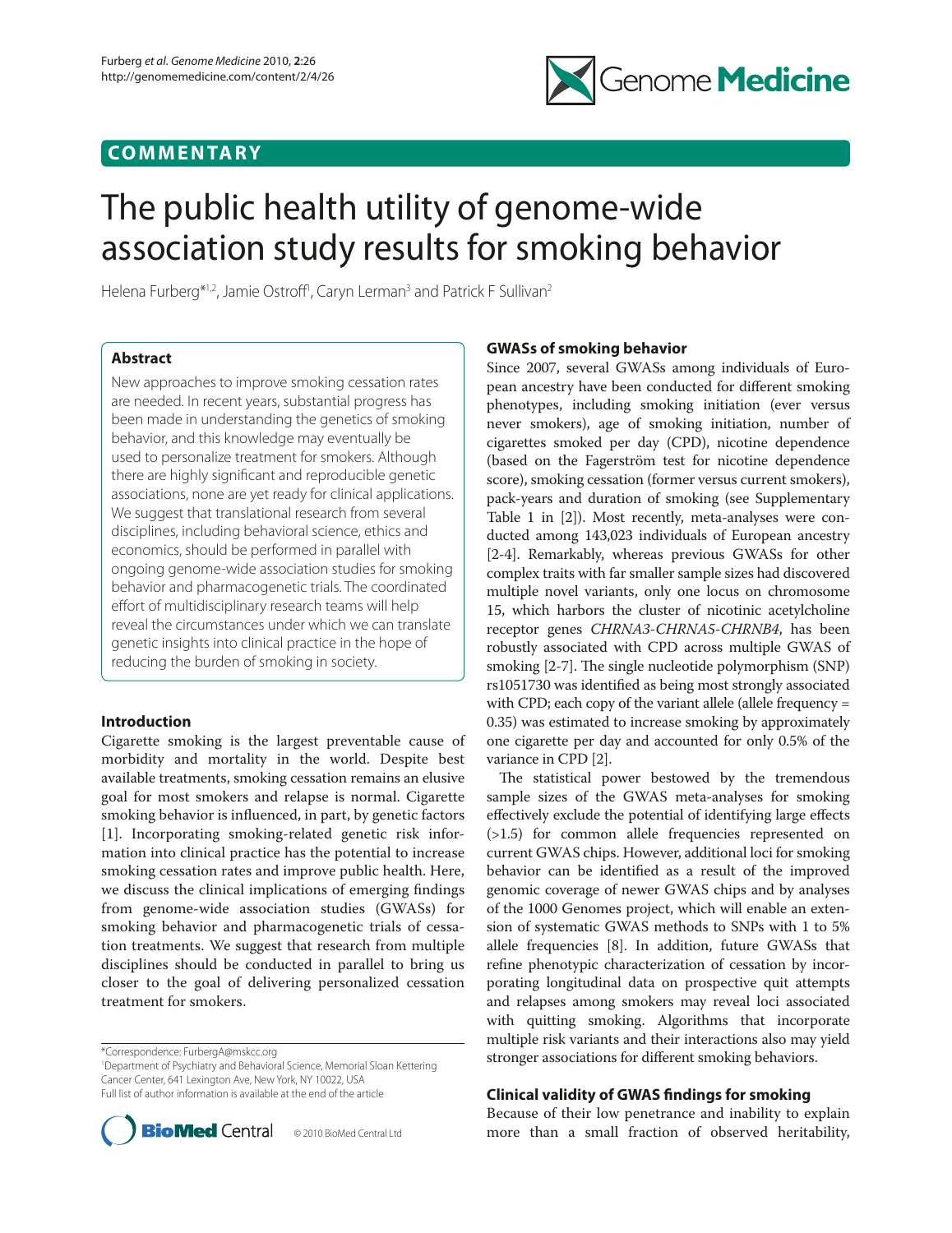individual SNPs identified in GWASs are generally regarded as lacking sufficient sensitivity, specificity and predictive value to serve as clinical markers of heightened risk of nicotine dependence and persistent smoking in the general population [9]. To translate into a clinically valid marker, a risk factor has to be very strongly associated with a trait. Ware [10] demonstrated that even a marker with an odds ratio as high as 3.58 will not perform well as a predictive test for individual patients. Although we evaluated CPD as a quantitative variable in the GWAS meta-analysis [2], the observed effect size was not sufficiently large. Furthermore, whether the SNPs identified in GWASs for CPD are relevant for cessation is unclear. Although there seems to be partial overlap between some genomic regions associated with CPD and cessation [11], SNPs in *CHRNA3-CHRNA5-CHRNB4* have not been associated with smoking cessation in previous GWASs [2-4].

The effect sizes of SNPs on smoking behaviors may be larger in the context of gene-environment interactions in therapeutic clinical trials (pharmacogenetics) [12]. Pharmacogenetic studies of smoking cessation therapies may help identify subgroups of smokers who respond more favorably to specific treatments and help determine their optimal dose and duration of treatment. So far, pharmacogenetic trials of smoking cessation suggest that genetic variation in nicotine metabolizing enzymes and dopamine and opioid pathways may have a role in the efficacy of nicotine replacement therapy (NRT), whereas variation in the dopamine pathway may be relevant for response to the smoking cessation drug bupropion [13].

#### **GWASs in pharmacogenetic studies**

In pharmacogenetic studies, GWASs may have even greater potential to identify loci associated with improved cessation and, in particular, rare adverse events [12,14]. Preliminary evidence from the first pharmacogenetic GWAS of smoking cessation [15] suggests that regions associated with successful abstinence on bupropion or NRT are not identical, supporting observations from candidate gene pharmacogenetic studies discussed above [13], but replication is required. Given the rare but serious potential psychiatric side-effects of non-nicotinic pharmacotherapies [16], GWASs of bupropion and other therapies, such as varenicline, are warranted.

#### **Future directions**

Clearly, changes in public policy, including indoor air acts, increased taxes on cigarettes and bans on tobacco product advertising, have contributed significantly to a decrease in smoking prevalence in the US [17]. However, given that the prevalence of current smokers seems to be stabilizing, and existing cessation treatments help only a fraction of smokers to quit, new tailored approaches for cessation that involve insights from genetics deserve to be considered.

Although substantial progress has been made in the genetics of smoking in recent years, more research is needed. To maximize the potential for personalized treatment for smokers, translational research from multiple disciplines should be conducted in parallel with ongoing GWASs for smoking behavior and pharmacogenetic studies of smoking cessation. Behavioral research on the uptake, understanding and consequences of genetic risk communication will increase the likelihood that future genetic testing of smoking will result in public health improvements [18] and reduce the likelihood of harm; such harm could include a lowering of the motivation to quit or of the self-efficacy for quitting, both of which could undermine quitting efforts. Research surrounding the ethical, legal and social implications of genetic research on smoking [19] will help us handle the potential discrimination against patients related to inappropriate use of their genetic information, given the known co-morbidity between nicotine dependence and other substance abuse conditions and psychiatric disorders, the possibility of pleiotropic associations and the differential prevalence of risk-conferring genotypes among different ancestries. Cost-benefit analyses of genetically tailored treatment for smoking will contribute to the feasibility of these approaches. Finally, development of genetic testing guidelines for and training of health care providers is needed to standardize care and increase their confidence in interpreting and conveying results to their patients [20].

The coordinated effort of multidisciplinary research teams that address these complex issues will help inform the circumstances under which we can translate the genetics of smoking into clinical practice in the hope of reducing the burden of smoking in our society. Until the goal of personalized cessation treatment is realized, all smokers should be encouraged to quit, regardless of genotype.

#### **Abbreviations**

CHRNA, nicotinic cholinergic receptor; CPD, cigarettes smoked per day; GWAS, genome-wide association study; NRT, nicotine replacement therapy; SNP, single nucleotide polymorphism.

#### **Competing interests**

The authors declare that they have no competing financial interests.

#### **Authors' contributions**

HF, JO, CL and PFS were involved in drafting the manuscript and have reviewed and approved the final version.

#### **Acknowledgements**

We thank Jennifer Dackor for her curation of the genome-wide association studies of smoking behavior and editorial assistance. This work was funded by the University of North Carolina Lineberger Comprehensive Cancer Center University Cancer Research Fund Award, and NCI K07 CA118412 to HF.

#### **Author details**

1 Department of Psychiatry and Behavioral Science, Memorial Sloan Kettering Cancer Center, 641 Lexington Ave, New York, NY 10022, USA. 2 Department of Genetics, University of North Carolina, Chapel Hill, NC 27599, USA. 3 Department of Psychiatry and Annenberg Public Policy Center, University of Pennsylvania, Philadelphia, PA 19104, USA.